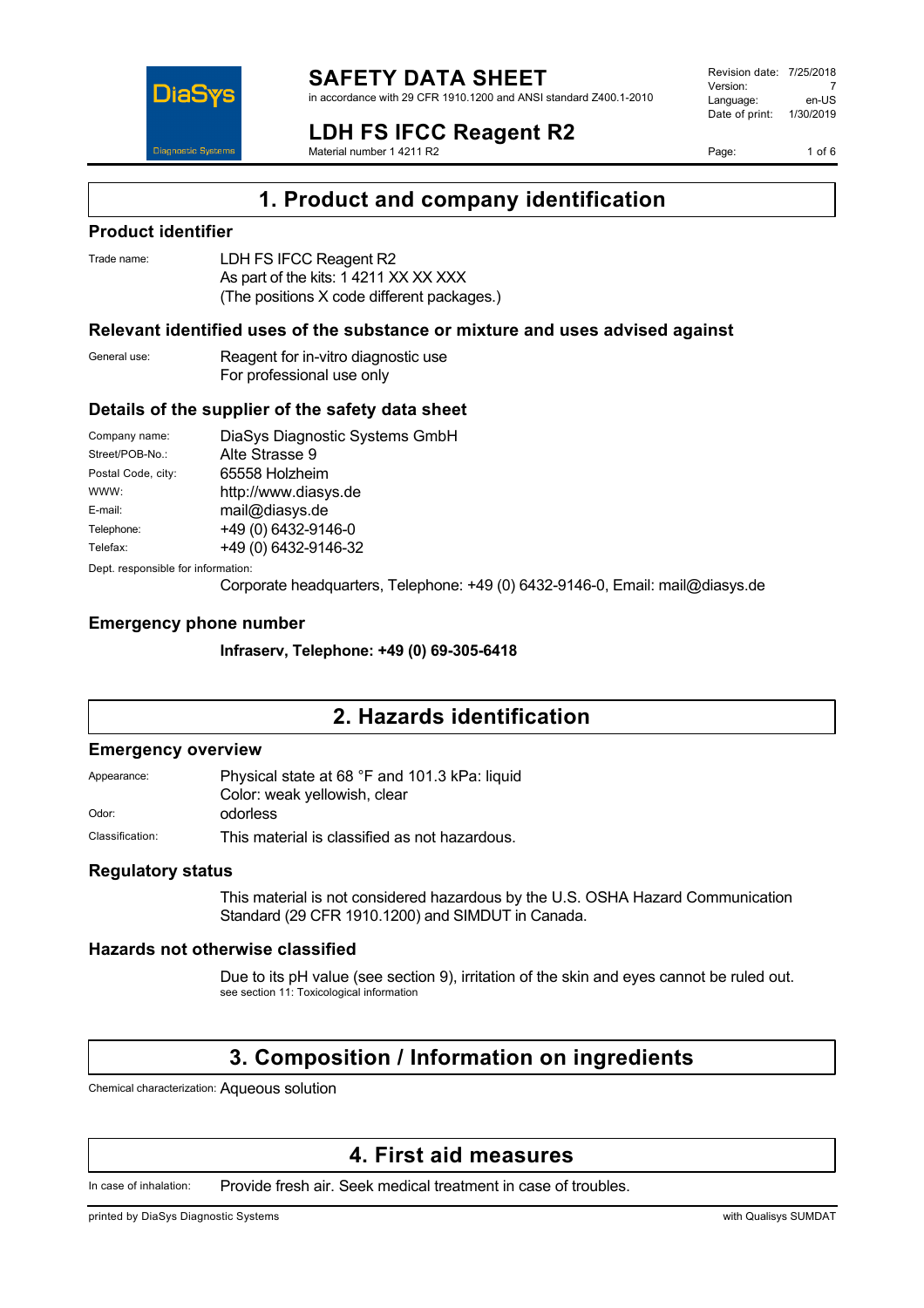

### **SAFETY DATA SHEET**

in accordance with 29 CFR 1910.1200 and ANSI standard Z400.1-2010

| Revision date: 7/25/2018 |           |
|--------------------------|-----------|
| Version:                 |           |
| Language:                | en-US     |
| Date of print:           | 1/30/2019 |
|                          |           |

**LDH FS IFCC Reagent R2** Material number 1 4211 R2

| Following skin contact: | Change contaminated clothing. Remove residues with water. In case of skin reactions,<br>consult a physician.                                                                                                                                     |
|-------------------------|--------------------------------------------------------------------------------------------------------------------------------------------------------------------------------------------------------------------------------------------------|
| After eye contact:      | Immediately flush eyes with plenty of flowing water for 10 to 15 minutes holding eyelids<br>apart. Remove contact lenses, if present and easy to do. Continue rinsing.<br>In case of troubles or persistent symptoms, consult an opthalmologist. |
| After swallowing:       | Rinse mouth immediately and drink plenty of water. Seek medical aid in case of troubles.<br>Never give anything by mouth to an unconscious person.                                                                                               |
|                         | Most important symptoms/effects, acute and delayed                                                                                                                                                                                               |
|                         | Due to its pH value (see section 9), irritation of the skin and eyes cannot be ruled out.                                                                                                                                                        |

### **Information to physician**

Treat symptomatically.

## **5. Fire fighting measures**

Flash point/flash point range:

not combustible

Auto-ignition temperature: No data available

Suitable extinguishing media:

Product is non-combustible. Extinguishing materials should therefore be selected according to surroundings.

### **Specific hazards arising from the chemical**

Fires in the immediate vicinity may cause the development of dangerous vapors. In case of fire may be liberated: Nitrogen oxides (NOx), carbon monoxide and carbon dioxide.

Protective equipment and precautions for firefighters:

Wear self-contained breathing apparatus.

Additional information: Do not allow fire water to penetrate into surface or ground water.

| 6. Accidental release measures |                                                                                                                                                                                                                 |  |
|--------------------------------|-----------------------------------------------------------------------------------------------------------------------------------------------------------------------------------------------------------------|--|
| Personal precautions:          | Avoid contact with skin and eyes. Provide adequate ventilation. Wear appropriate<br>protective equipment.                                                                                                       |  |
| Environmental precautions:     |                                                                                                                                                                                                                 |  |
|                                | Do not allow to penetrate into soil, waterbodies or drains.                                                                                                                                                     |  |
| Methods for clean-up:          | Soak up with absorbent materials such as sand, siliceus earth, acid- or universal binder.<br>Store in special closed containers and dispose of according to ordinance. Wash spill<br>area with plenty of water. |  |

## **7. Handling and storage**

### **Handling**

Advices on safe handling: Provide adequate ventilation, and local exhaust as needed. Avoid contact with skin and eyes. Keep all containers, equipment and working place clean. Wear appropriate protective equipment.

Wash hands before breaks and after work. When using do not eat, drink or smoke.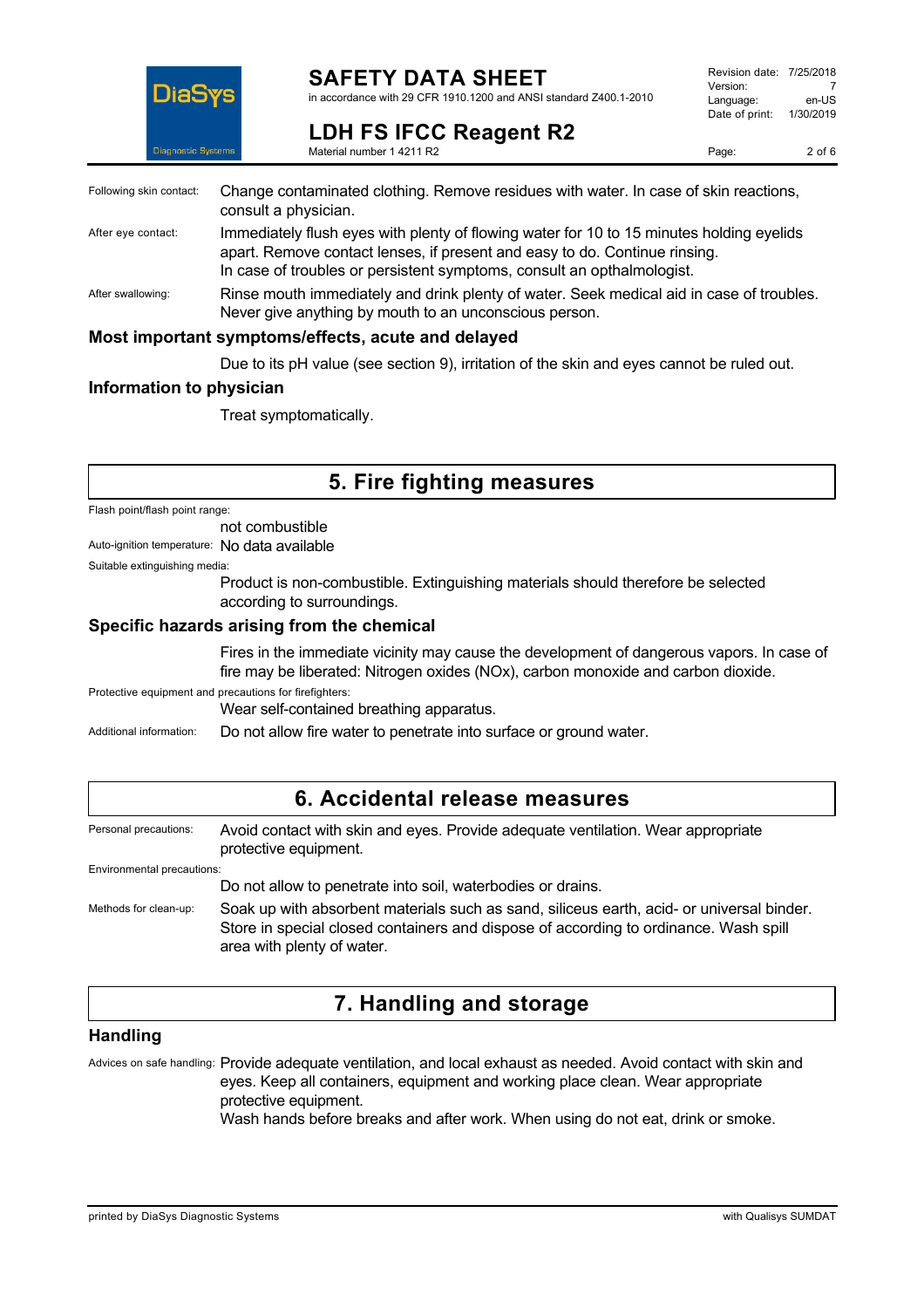

### **LDH FS IFCC Reagent R2** Material number 1 4211 R2

Revision date: 7/25/2018 Version: 7<br>Language: en-US Language: Date of print: 1/30/2019

Page: 3 of 6

### **Storage**

Requirements for storerooms and containers:

Keep containers tightly closed and at a temperature between 35.6 °F and 46.4 °F. Protect from light.

Hints on joint storage: Do not store together with: Acids, alkalis.

## **8. Exposure controls / personal protection**

### **Engineering controls**

Provide adequate ventilation, and local exhaust as needed. See also information in chapter 7, section storage.

### **Personal protection equipment (PPE)**

| Eye/face protection             | Tightly sealed goggles according to OSHA Standard - 29 CFR: 1910.133 or ANSI<br>Z87.1-2010.                                                                                                                                    |
|---------------------------------|--------------------------------------------------------------------------------------------------------------------------------------------------------------------------------------------------------------------------------|
| Skin protection                 | Wear suitable protective clothing.                                                                                                                                                                                             |
|                                 | Protective gloves according to OSHA Standard - 29 CFR: 1910.138.<br>Glove material: Nitrile rubber - Breakthrough time: >480 min.<br>Observe glove manufacturer's instructions concerning penetrability and breakthrough time. |
| Respiratory protection:         | Provide adequate ventilation.                                                                                                                                                                                                  |
| General hygiene considerations: |                                                                                                                                                                                                                                |
|                                 | Avoid contact with skin and eyes. Change contaminated clothing. Wash hands before<br>breaks and after work. When using do not eat, drink or smoke.                                                                             |

## **9. Physical and chemical properties**

### **Information on basic physical and chemical properties**

| Appearance:                              | Physical state at 68 °F and 101.3 kPa: liquid<br>Color: weak yellowish, clear |
|------------------------------------------|-------------------------------------------------------------------------------|
| Odor:                                    | odorless                                                                      |
| Odor threshold:                          | No data available                                                             |
| pH value:                                | at 77 °F: 2.5                                                                 |
| Melting point/freezing point:            | No data available                                                             |
| Initial boiling point and boiling range: | No data available                                                             |
| Flash point/flash point range:           | not combustible                                                               |
| Evaporation rate:                        | No data available                                                             |
| Flammability:                            | No data available                                                             |
| Explosion limits:                        | No data available                                                             |
| Vapor pressure:                          | No data available                                                             |
| Vapor density:                           | No data available                                                             |
| Density:                                 | at 68 °F: 1,026 g/mL                                                          |
| Water solubility:                        | completely miscible                                                           |
| Partition coefficient: n-octanol/water:  | No data available                                                             |
| Auto-ignition temperature:               | No data available                                                             |
| Thermal decomposition:                   | No data available                                                             |
| Additional information:                  | No data available                                                             |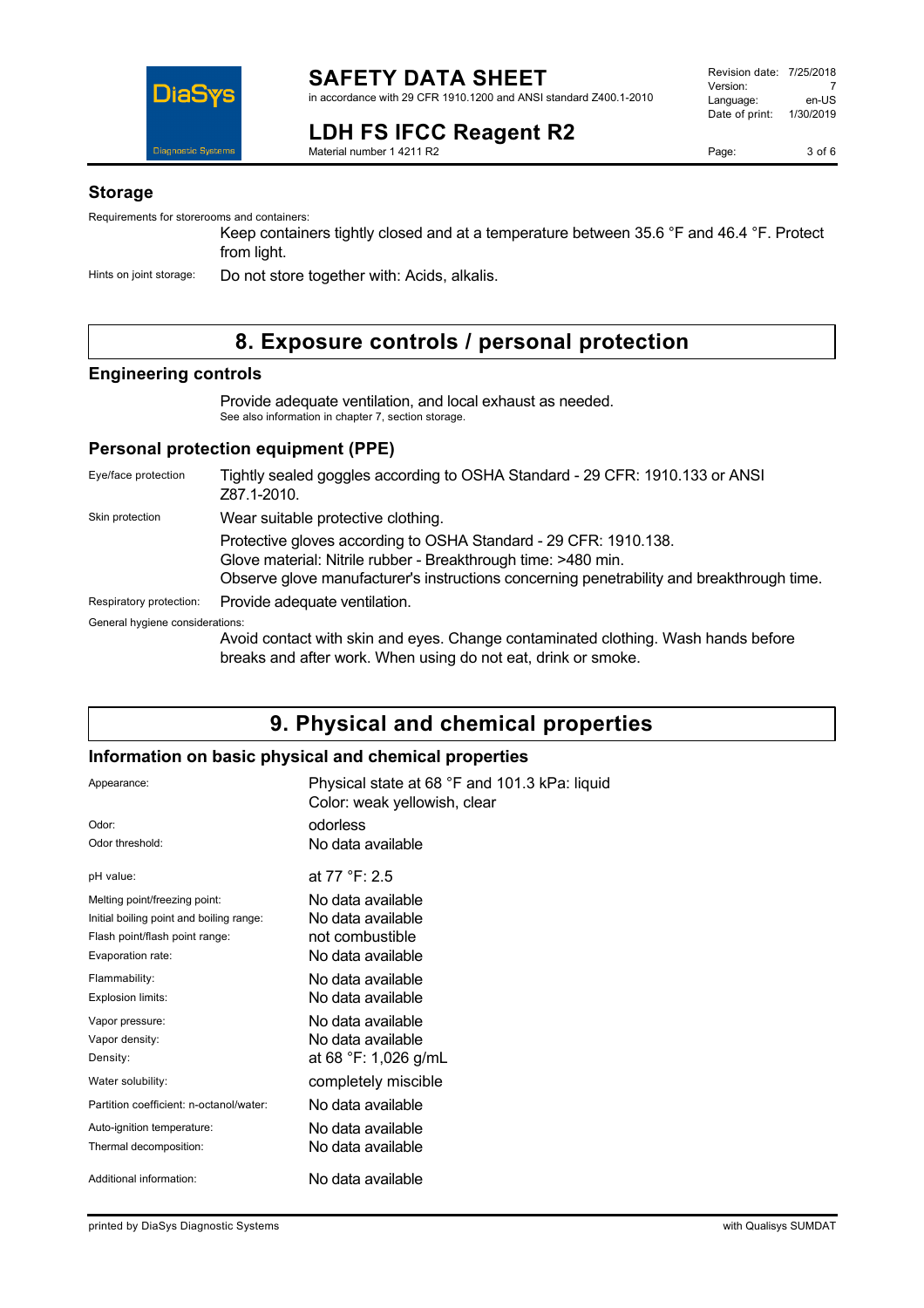

# **SAFETY DATA SHEET**

in accordance with 29 CFR 1910.1200 and ANSI standard Z400.1-2010

## **LDH FS IFCC Reagent R2**

Material number 1 4211 R2

Revision date: 7/25/2018 Version: 7<br>Language: en-US Language: Date of print: 1/30/2019

Page: 4 of 6

| 10. Stability and reactivity                                |                                                                                                                     |
|-------------------------------------------------------------|---------------------------------------------------------------------------------------------------------------------|
| Reactivity:                                                 | No data available                                                                                                   |
| Chemical stability:                                         | Stable under recommended storage conditions.                                                                        |
| Possibility of hazardous reactions                          | No hazardous reactions known.                                                                                       |
| Conditions to avoid:                                        | Protect against heat /sun rays.                                                                                     |
| Incompatible materials:                                     | Acids, alkalis                                                                                                      |
| Hazardous decomposition products:<br>Thermal decomposition: | No hazardous decomposition products when regulations for storage and handling are<br>observed.<br>No data available |
|                                                             |                                                                                                                     |

## **11. Toxicological information**

### **Toxicological tests**

| Toxicological effects: | Acute toxicity (oral): Lack of data.                              |
|------------------------|-------------------------------------------------------------------|
|                        | Acute toxicity (dermal): Lack of data.                            |
|                        | Acute toxicity (inhalative): Lack of data.                        |
|                        | Skin corrosion/irritation: Lack of data.                          |
|                        | Serious eye damage/irritation: Lack of data.                      |
|                        | Sensitisation to the respiratory tract: Lack of data.             |
|                        | Skin sensitisation: Lack of data.                                 |
|                        | Germ cell mutagenicity/Genotoxicity: Lack of data.                |
|                        | Carcinogenicity: Lack of data.                                    |
|                        | Reproductive toxicity: Lack of data.                              |
|                        | Effects on or via lactation: Lack of data.                        |
|                        | Specific target organ toxicity (single exposure): Lack of data.   |
|                        | Specific target organ toxicity (repeated exposure): Lack of data. |
|                        | Aspiration hazard: Lack of data.                                  |
|                        |                                                                   |

### **Symptoms**

Due to its pH value (see section 9), irritation of the skin and eyes cannot be ruled out.

## **12. Ecological information**

### **Ecotoxicity**

Further details: No data available

### **Mobility in soil**

No data available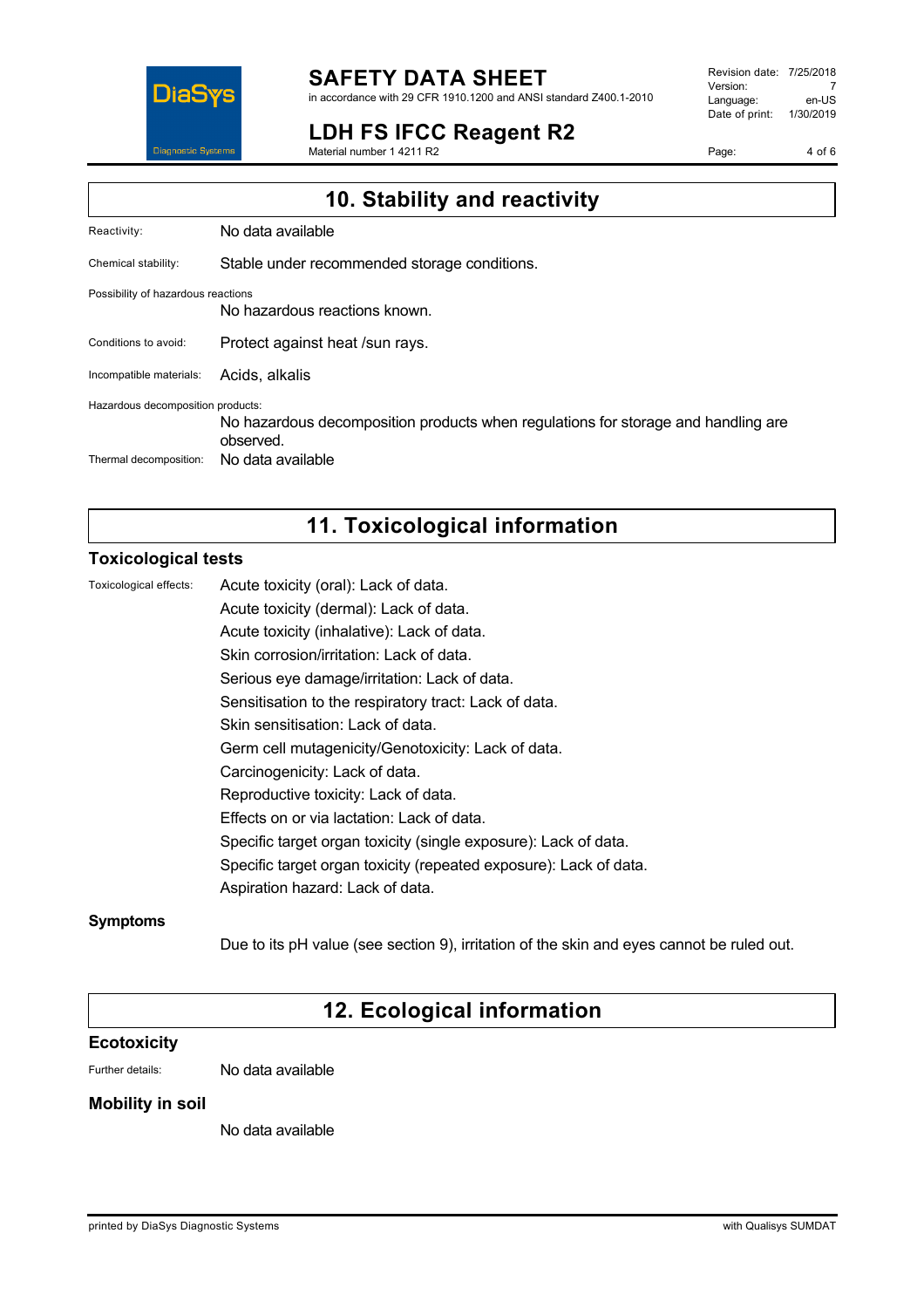

## **LDH FS IFCC Reagent R2**

Material number 1 4211 R2

Page: 5 of 6

### **Persistence and degradability**

Further details: No data available

### **Additional ecological information**

General information: Do not allow to enter into ground-water, surface water or drains.

### **13. Disposal considerations**

#### **Product**

Recommendation: Special waste. Dispose of waste according to applicable legislation.

### **Contaminated packaging**

Recommendation: Dispose of waste according to applicable legislation. Non-contaminated packages may be recycled.

## **14. Transport information**

### **USA: Department of Transportation (DOT)**

| Proper shipping name: | Not restricted |
|-----------------------|----------------|
|                       |                |

### **Sea transport (IMDG)**

| Proper shipping name: | Not restricted |
|-----------------------|----------------|
| Marine pollutant:     | no             |

### **Air transport (IATA)**

Proper shipping name: Not restricted

### **Further information**

No dangerous good in sense of these transport regulations.

### **15. Regulatory information**

### **National regulations - Great Britain**

Hazchem-Code:

**1 0**

## **16. Other information**

#### Hazard rating systems: **0** NFPA Hazard Rating: Health: 1 (Slight)

 Fire: 0 (Minimal) Reactivity: 0 (Minimal) HMIS Version III Rating: Health: 1 (Slight) Flammability: 0 (Minimal) Physical Hazard: 0 (Minimal) Personal Protection: X = Consult your supervisor